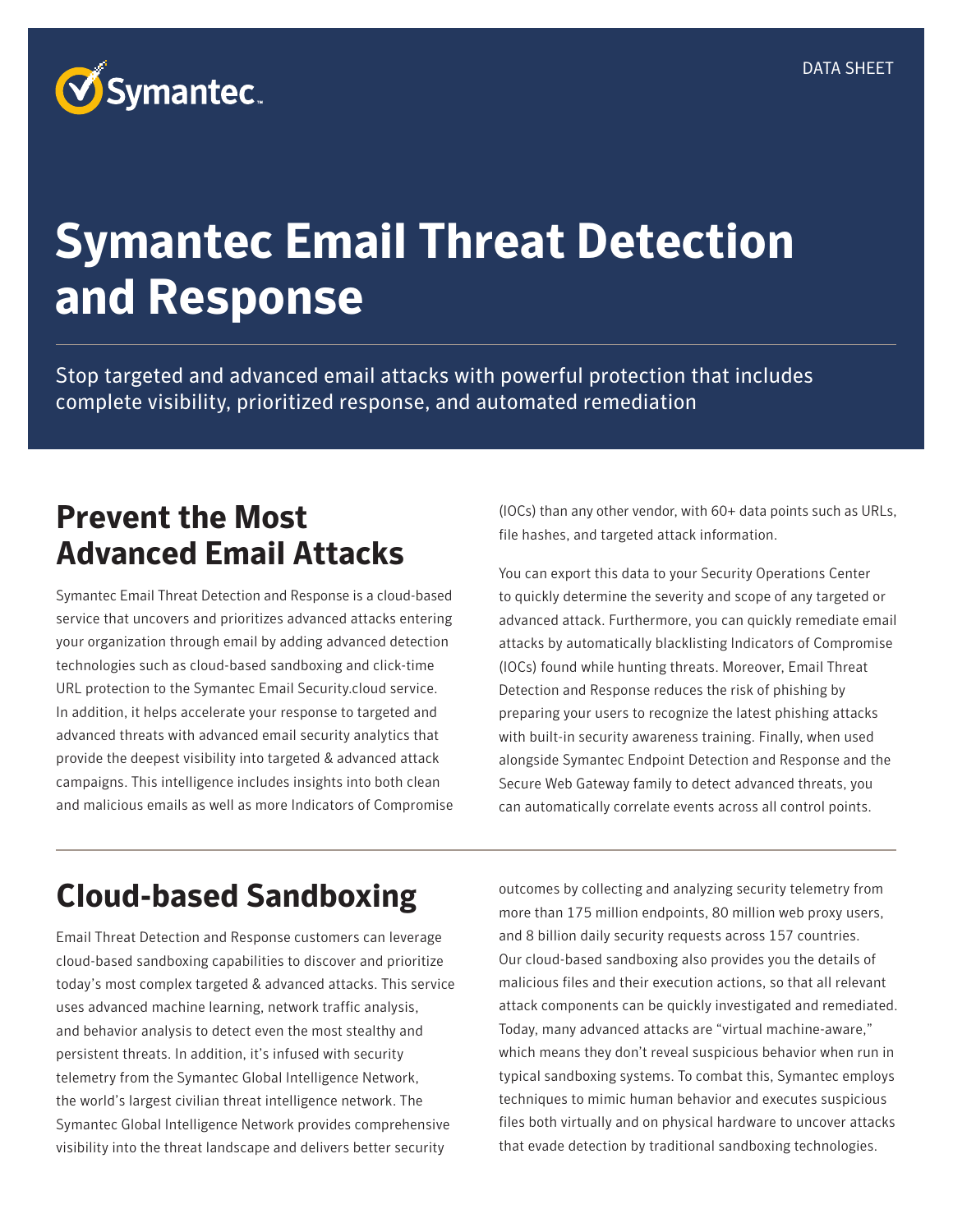# **Click-Time URL Protection**

Click-Time URL Protection blocks malicious links by analyzing them when they are clicked by end-users to protect against spear phishing attacks that weaponize a link after an email is delivered. This complements Real-Time Link Following technology in Symantec Email Security.cloud, which blocks malicious links used in spear phishing attacks before an email is delivered. Unlike other solutions that rely on reactive blacklists or signatures to stop spear phishing attacks, Symantec proactively stops both new and known spear phishing attacks that employ malicious links by performing deep evaluation of links in real-time. This deep evaluation follows links to their final destination, even when attackers use sophisticated techniques such as multiple redirects, shortened URLs, hijacked URLs, and time-based delays that bypass detection by traditional security solutions. Any files found at the destination URL are downloaded and deep heuristic analysis is performed to determine whether they are malware. This deep link evaluation powers both Click-Time URL Protection and Real-Time Link Following, which enables Symantec to provide the most effective protection against spear phishing, targeted attacks, and other advanced threats that contain malicious links.



#### **Advanced Email Security Analytics**

Email Threat Detection and Response helps accelerate your response to targeted & advanced threats with advanced email security analytics that provide the deepest visibility into email attack campaigns. This rich intelligence includes detailed reporting on every clean and malicious email entering your organization. These reports include 60+ data points including IOCs such as source URLs of an attack, targeted attack information, malware categorization, sender & recipient information, method of detection, clicked re-written URLs and detailed information about file hashes. Each attack is assigned a threat category, such as Trojan or Infostealer, and a severity level of low, medium, or high to indicate the level of sophistication of an attack. You can even search and find detailed information about blocked emails, including both the original link in an email and the final destination link containing malware as determined by Real-Time Link Following. These advanced analytics give comprehensive insights into targeted & advanced threats against your organization by offering more IOCs than any other email vendor.

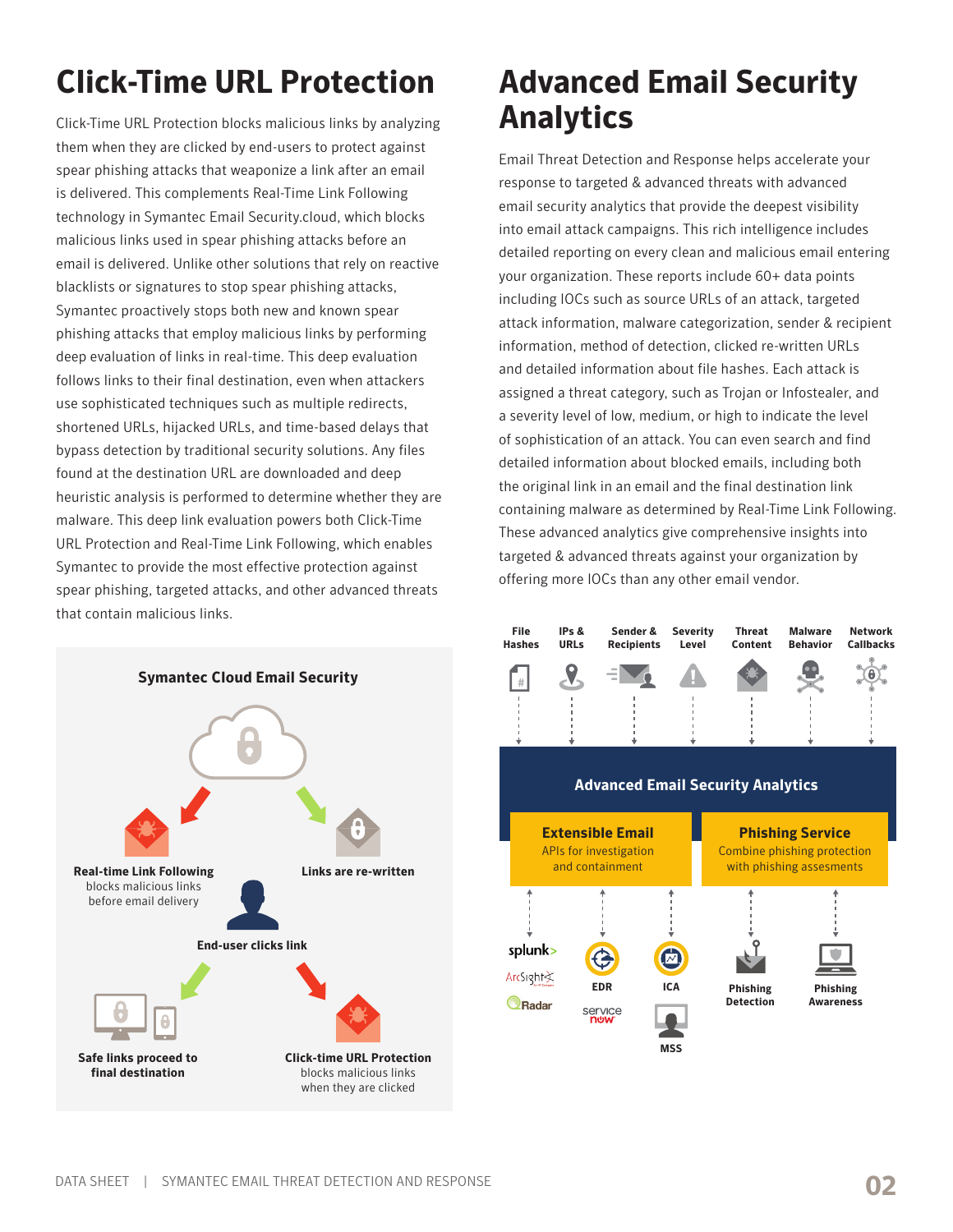### **Security Operations Center Integration**

Email Threat Detection and Response enables you to easily export the advanced email security analytics on clean and malicious emails to your Security Operations Center (SOC) through integration with third-party SIEMs such as Splunk, IBM QRadar, HPE ArcSight, and more. Threat intelligence data is streamed directly to your SIEM via a granular, API-driven feed to give your security team rapid visibility into threats. Security analysts can leverage this data to quickly correlate and analyze threats when investigating and responding to threats. Moreover, you can easily respond to email threats with a free Splunk or IBM QRadar app, which allows you to export the advanced email security analytics directly to Splunk or QRadar. This apps provide deep visibility into the threat landscape with data points such as malicious URLs and file hashes as well as information such as high-risk users, a geographical view of incoming attacks, and a timeline of email malware.

You can speed-up detection and response of targeted & advanced threats by exporting our advanced email security analytics to Symantec Information Centric Analytics (ICA), Symantec Integrated Cyber Defense Exchange (ICDx), or Symantec Managed Security Services (MSS). Symantec ICA helps you understand and prioritize the riskiest threats to your organization by correlating email analytics with broader security and user behavior analytics. Symantec ICDx streamlines threat response by collecting, filtering, and forwarding security

analytics across your environment to your SOC. Finally, Symantec MSS enables you to monitor email security logs via the API-driven feed.

#### **Automated Remediation**

Security teams frequently come across IOCs when responding to an attack or while correlating and hunting threats in your environment. However, remediation is often slow and cumbersome even once these threats are discovered, as IOCs are typically blacklisted manually. This delays response time and increases remediation workloads, which can be critical for security teams dealing with hundreds or even thousands of incidents at a time.

Email Threat Detection and Response allows you to quickly respond to targeted & advanced attacks by automatically remediating email threats. These capabilities speed incident response by automatically blacklisting IOCs such as file hashes, IP addresses, and sender & recipient information via an API. Furthermore, security teams can blacklist threats through the admin console. Blacklisting these IOCs protects your organization from newly discovered threats, decreases the time to remediate attacks, and improves your overall security posture, while increasing the productivity of your security team. Moreover, in case any threats get through our defenses, Email Threat Detection and Response automatically removes these emails from Office 365 inboxes before your users can open them.